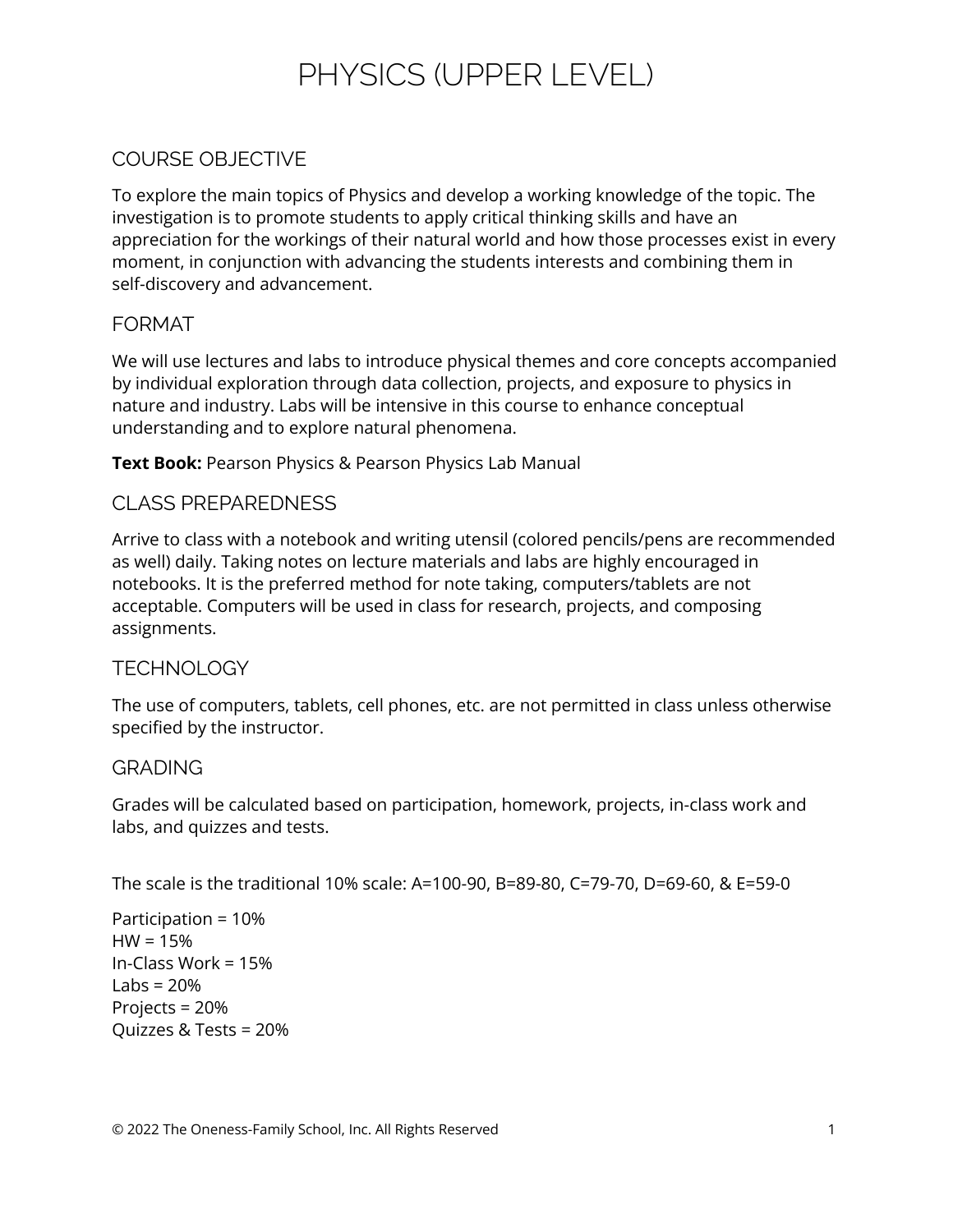# LEARNING SCHEDULE & COVERED TOPICS

| <b>Topic</b>                     | <b>Subtopics</b>                                                                                       | Labs                                                                        |
|----------------------------------|--------------------------------------------------------------------------------------------------------|-----------------------------------------------------------------------------|
| <b>Introduction to Physics.</b>  | What, Why, History, and<br>You & Physics                                                               | Demos & Hypothesis<br>Measurements &<br>Investigations                      |
| <b>Motion</b>                    | A. Speed and Velocity<br>B. Acceleration<br>C. Vectors<br>D. Newton's Laws of<br>Motion                | Walk, Run, Skip,<br><b>Sprint Velocity</b>                                  |
| <b>Work and Energy and Force</b> | A. Work<br>B. Energy<br>C. Conservation<br>D. Heat<br>E. Thermodynamics                                | Resistance in<br>Motion<br>Thermal Cup                                      |
| <b>Waves and Light</b>           | A. Oscillations<br>B. Waves<br>C. Sound<br>D. Light<br>E. Properties<br>F. Reflection<br>G. Refraction | Light Spectrum<br>Reflection &<br>Refraction<br>Light vs. Physical<br>Waves |
| <b>Electricity</b>               | A. Electric Charge<br>B. Force<br>C. Fields<br>D. Energy<br>E. Circuits and<br>Currents                | Circuits<br><b>Electron Sharing</b>                                         |
| <b>Magnetism</b>                 | A. Fields<br><b>B.</b> Currents<br>C. Electromagnetic<br>Induction                                     | The Wonderful<br>$\bullet$<br><b>World of Magnets</b>                       |
| <b>Advanced Physics</b>          | A. Quantum<br>B. Atomic<br>C. Nuclear<br>D. Relativity                                                 | None                                                                        |